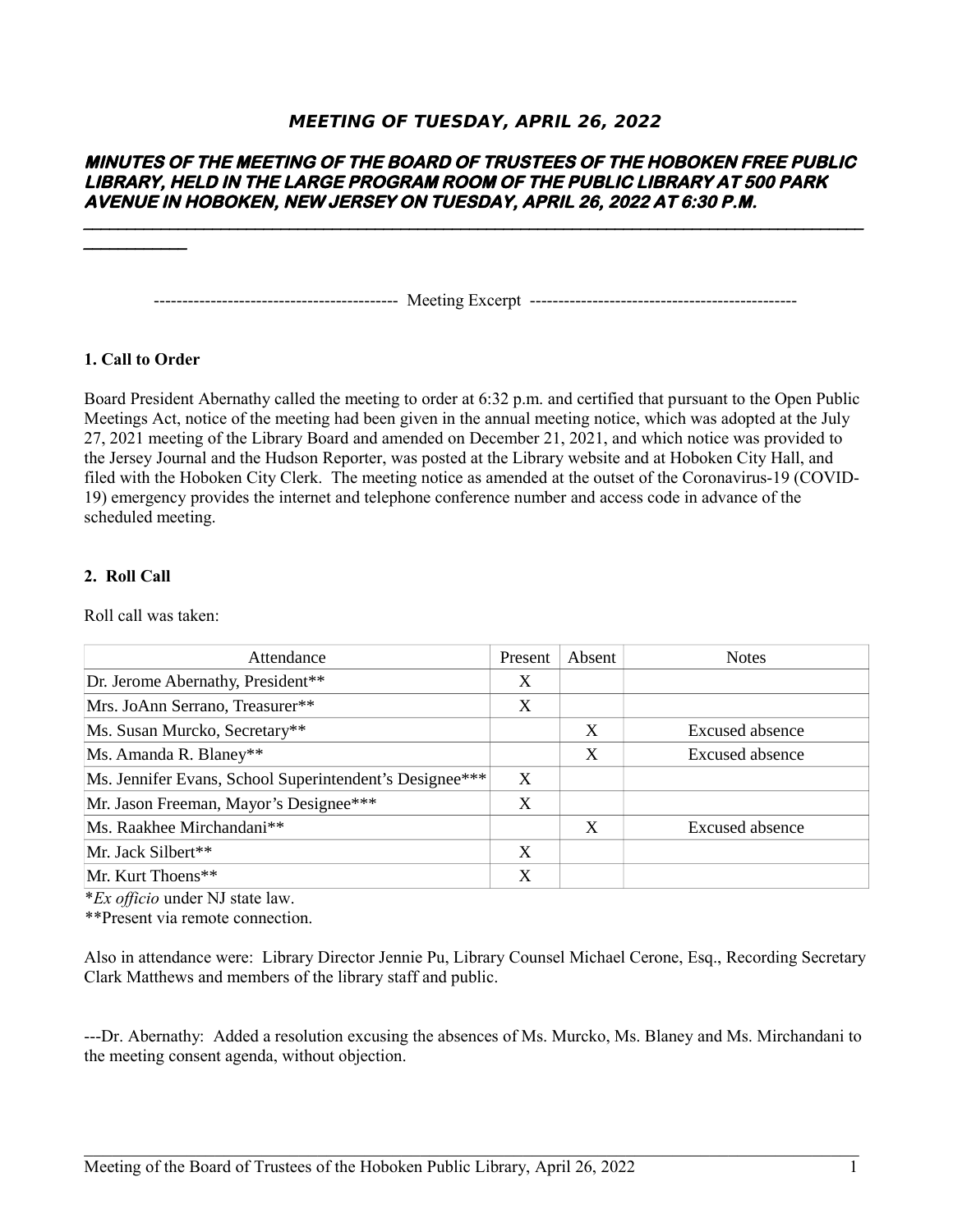## **3. Acceptance of Minutes**

---Dr. Abernathy: Asked if trustees had any comments or corrections to the minutes of the March 22, 2022 meeting. There being none, acceptance of the minutes was added to the consent agenda.

## **4. Public Comments**

---Dr. Abernathy: Invited comments from the public. There were no public comments.

## **5. Director's Report**

---Ms. Pu: Highlighted several items from the Director's Report: The library was represented at two sessions on the proposed uptown municipal center. She and Rosary Van Ingen attended the Public Library Association (PLA) conference in Portland, Oregon; they plan to attend the New Jersey Library Association (NJLA) conference in June and the American Library Association (ALA) conference later this year; also the director joined a contingent from the ALA at NASDAQ to ring out the close of National Library Week on April 8<sup>th</sup>. The Maker Day showcase on March  $26<sup>th</sup>$  was successful and included members of the Hoboken MakerBar, which has moved their equipment to Annex 2; CyberCafe has resumed, too. Period care hygiene packs are now available at all branches for anyone who needs them. There are Board Action Items (BAIs) for ceiling work, furniture, policy on staff leaves of absence, and the proposed strategic planning consultant to be discussed during the committee reports. The infant CPR class for new parents sponsored by Hoboken Councilwoman Emily Jabbour was very popular and more sessions have been scheduled. Summer Reading will start in June and marketing has begun; post-Covid utilization of the other library branches is picking up. The director is working with LiteracyNJ on engagement and ESL classes and with Laura Knittel at the mayor's office of Constituent Services, and Youth Services are very busy all the time now. There are three new staff hires, and a full schedule of programs and events for Asia/Pacific Islander Month will be ready for May. Lastly, the IT Department is busy and is getting new equipment.

Mr. Freeman: Was glad to hear of the success with Infant CPR classes and offered to help with connections to the National Diaper Network.

Mr. Thoens: Asked what year the planned uptown Municipal Center is expected to open. The date is not certain; discussion about whether there will be a lease agreement for library space there. Counsel advised there will be no lease agreement for the library.

#### **6. Committee Reports, Including Finance Committee and Payment of Bills**

---Mr. Chapka: Reported for the Buildings and Grounds Committee: There were some additional discoveries during third-floor renovations, notably a sagging original wood beam under the cupola and its support wall: before the board is a BAI for \$91,255.79 to cover work by general contractor Merrell & Garaguso for repairs to the cupola wall and to replace the beam. Also, the committee is studying water penetration in the new MakerSpace room and the windows will need to be removed to correct it; a BAI will be coming to cover the cost of that work. The new HVAC system is being tested for planned activation in early May; the wainscoting is being restored and looks good. The BAI for remediation work to the cupola wall and support beam was added to the meeting consent agenda.

---Mr. Thoens: Asked how the expected work and the new furniture purchase will affect readiness to reopen the renovated spaces in August. The new seating and furniture should all be installed in ample time.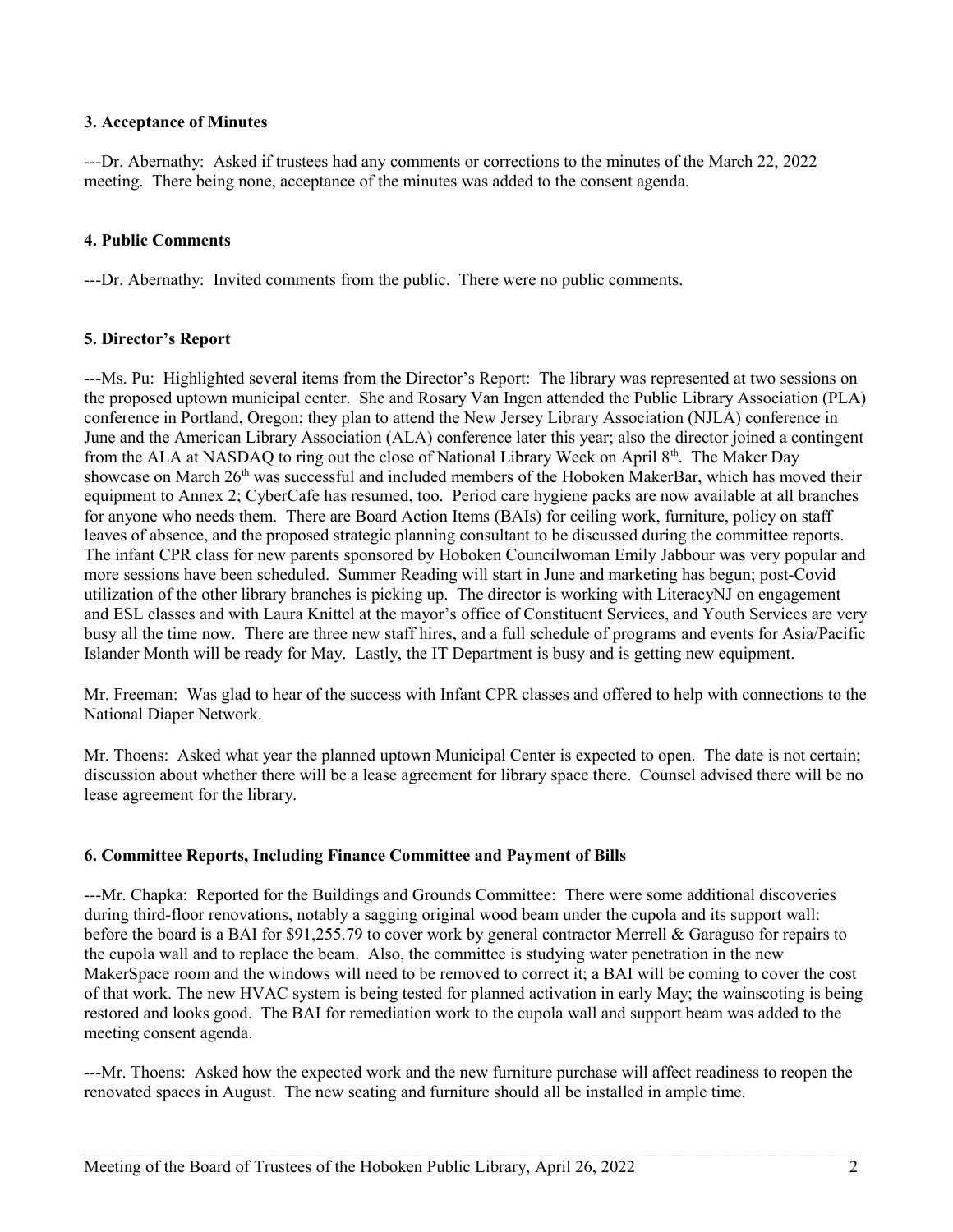---Ms. Pu: Described the BAI for the furniture contracts proposed by Allstate Office Interiors Furniture Contractors based on renderings and designs submitted by Clarke Caton Hintz (CCH) architects, totaling \$381,916.33. Discussion about the furniture and contractors; CCH are the library architects and Allstate Office Interiors is a New Jersey state-approved contractor. The BAI was added to the meeting consent agenda.

---Mrs. Serrano: Reported for the Budget and Finance Committee: She described the financial matters before the board for approval: 1.) in Part A, to pay from the capital improvement Construction Account at Bayonne Community Bank (BCB) checks no. 368 and 369 totaling \$300,236.91; 2.) in Part A, to pay library operating expenses with checks no. 9959-10020 totaling \$177,508.79 and to pay via Paypal \$500.00 to Facebook and \$149.00 to Zoom; and 3) in Part B, to pay expenses for library materials with checks no. 10021-10030 totaling \$26,526.97. Also before the board is a resolution to void checks no. 9951 and 9895. She asked if there were any questions about the bills to be paid or the resolution.

---Mr. Thoens: Asked about wayfinding signage and branding. These are non-mandatory signs for the library that are being designed for locations like the elevator. Approval of the Part A and Part B bills and the resolution to void checks were all added to the consent agenda.

---Dr. Abernathy: Reported for the Personnel and Policy Committee: The committee has been searching for a consultant to develop and draft the next library strategic plan; 7 were invited to propose and of those 5 received RFPs. After reviews and interviews, the committee recommends contracting with M.J. Gomez Associates of Santa Cruz, California, to develop the next strategic plan. A BAI authorizing this is at a cost not to exceed (NTE) \$60,000 is before the board.

---Ms. Pu: Described M.J. Gomez: it has played roles at large library systems, including Chicago and Brooklyn. The committee was impressed by the fact that M.J. Gomez was the only candidate that understood the role of local government in library operations and planning.

---Mr. Freeman: Asked what role M.J. Gomez Associates would play in developing a strategic plan.

---Dr. Abernathy: They will discuss and evaluate issues to be considered, including growing population and the evolving relationship with the city, and designing and conducting surveys to guide the plan; M.J. Gomez brought up the issue of governance unprompted, and they were the only consultancy to do so. There was a wide range of proposals, some of which involved surveys and some which did not.

---Mr. Silbert: Added that M.J. Gomez proposed to deliver actionable advice, based on surveys, staff interviews, board experience and opportunities.

---Mr. Freeman: Asked how much actionable advice was accomplished from the last strategic plan, even though it was aspirational.

---Dr. Abernathy: A lot of the prior recommendations were achieved and they brought value to the community, including IT upgrades and technology services, among others. Also, it will be useful to have a relationship with M.J. Gomez because they are highly regarded library planners. The BAI accepting the proposal from M.J. Gomez Associates for strategic planning services, NTE \$60,000, was added to the meeting consent agenda.

---Dr. Abernathy: Continued the Personnel and Policy Committee report: The committee seeks board approval for a BAI authorizing the Library Director to approve unpaid staff leaves of absence; formerly, the policy had been that the board had to approve staff requests for such leaves. The BAI was added to the consent agenda.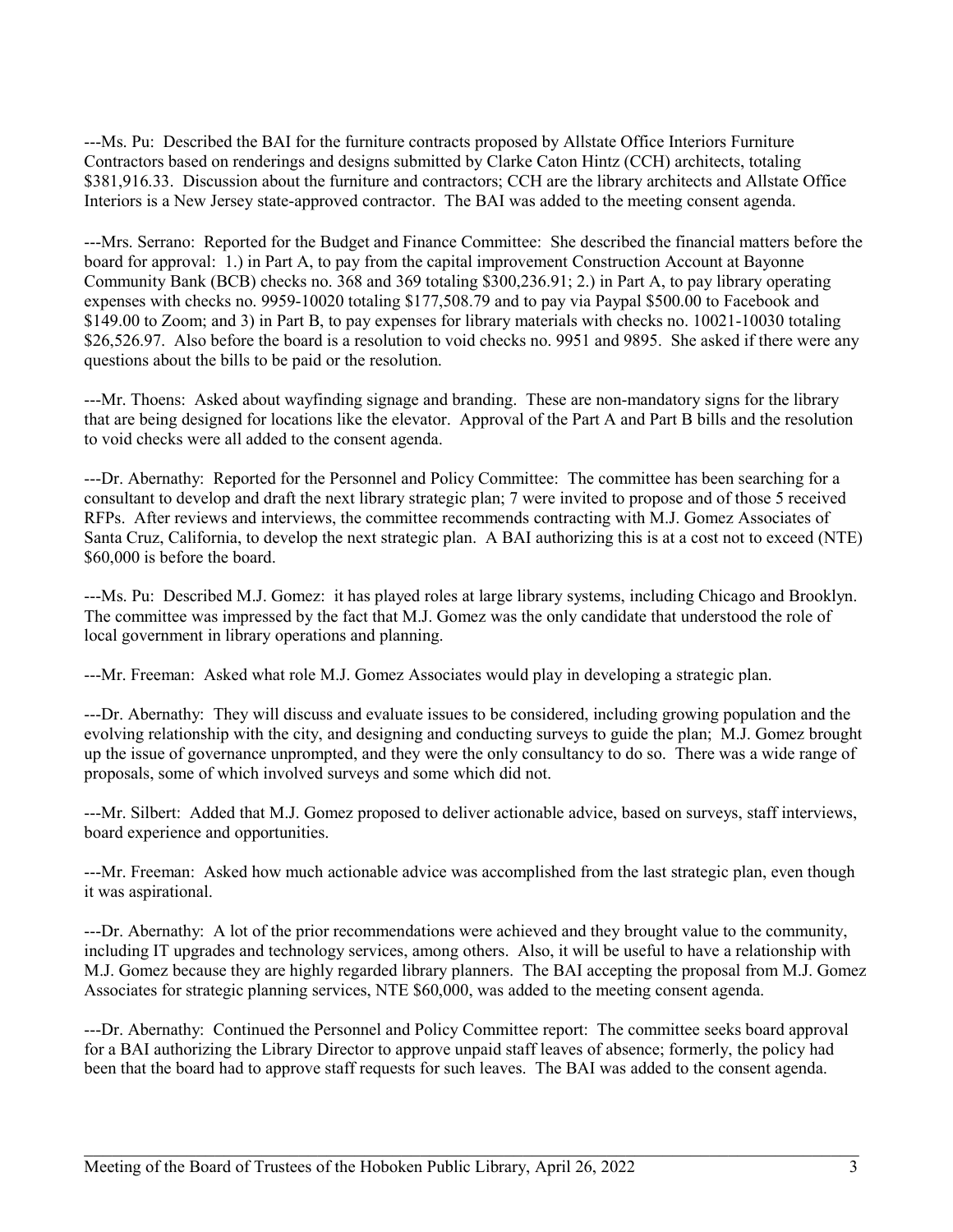## **7. President's Report**

---Dr. Abernathy: Reported that he expects to attend the Atlantic City conference of the NJLA along with the Director in early June.

## **8. Library Foundation Report and Friends of the Library (FOTL)**

---Mrs. Serrano: Reported for the Library Foundation: Both the Friends and the Foundation signed up for Hudson Gives; they had to sign up separately due to the ongoing merger. She encouraged trustees and public to support both groups.

#### **9. Old Business and New Business**

---Dr. Abernathy: Called for any remaining Old Business or New Business. There was none.

#### **10. Consent Agenda**

---Mr. Freeman: Moved the board approve the meeting consent agenda as follows:

- a. Excuse the absences of Ms. Blaney, Ms. Murcko and Ms. Mirchandani.
- b. Accept the minutes of the March 22, 2022 board meeting.
- c. Approve the BAI authorizing repair of cupola wall and deteriorated joist/beam, NTE \$91,255.79.
- d. Approve the BAI authorizing purchase of furniture, NTE \$381,916.33.
- e. Approve payment of Part A and Part B bills.
- f. Approve resolution to void checks.
- g. Approve the BAI authorizing contract with M.J. Gomez Associates for strategic planning services, NTE \$60,000.00.
- h. Approve the BAI enabling Library Director to approve staff unpaid leaves of absence.

---Ms. Evans: Seconded.

---Adopted by roll call vote as follows: YEAS: 6 NAYS: 0 RECUSED: 0 ABSTAIN: 0

| Trustee       | Yes | No | Recused | Abstain |
|---------------|-----|----|---------|---------|
| Ms. Evans     | Х   |    |         |         |
| Mr. Freeman   | X   |    |         |         |
| Mrs. Serrano  | X   |    |         |         |
| Mr. Silbert   | Х   |    |         |         |
| Mr. Thoens    | Χ   |    |         |         |
| Dr. Abernathy | X   |    |         |         |

 $\mathcal{L}_\mathcal{L} = \{ \mathcal{L}_\mathcal{L} = \{ \mathcal{L}_\mathcal{L} = \{ \mathcal{L}_\mathcal{L} = \{ \mathcal{L}_\mathcal{L} = \{ \mathcal{L}_\mathcal{L} = \{ \mathcal{L}_\mathcal{L} = \{ \mathcal{L}_\mathcal{L} = \{ \mathcal{L}_\mathcal{L} = \{ \mathcal{L}_\mathcal{L} = \{ \mathcal{L}_\mathcal{L} = \{ \mathcal{L}_\mathcal{L} = \{ \mathcal{L}_\mathcal{L} = \{ \mathcal{L}_\mathcal{L} = \{ \mathcal{L}_\mathcal{$ 

#### **12. Trustee Comments**

---Dr. Abernathy: Asked if there were any trustee comments. There were none.